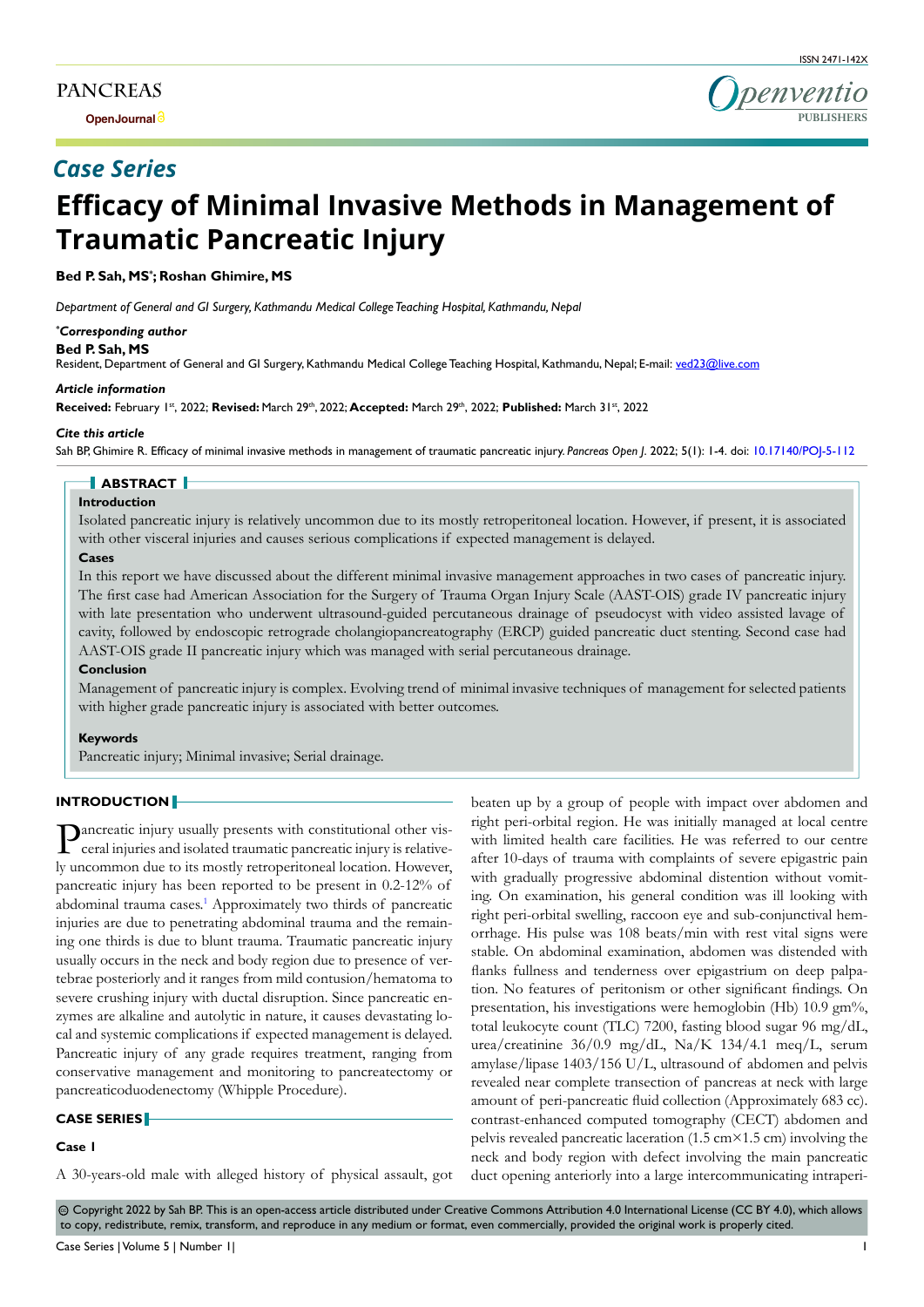

toneal cystic fluid collection located in the lesser sac, between the stomach and liver and extending into the mesentery (Figure 1).



Patient had persistent abdominal distention, pain and tachycardia with intermittent fever (maximum recorded up to 101 °F), for which ultrasound-guided percutaneous pigtail drainage of peri-pancreatic collection was done. Later, video assisted lavage of the cavity was done through the percutaneous drain site using nephroscope (20 Fr nephroscope with 26 Fr sheath). Findings of scanty necrotic tissues in pseudocyst cavity with healthy granulation tissue noted.

On 2<sup>nd</sup> day of percutaneous drainage, endoscopic retrograde cholangiopancreatography (ERCP) was done. Pancreatic ductal disruption was confirmed for which he underwent ERCP guided pancreatic ductal stenting with 7 Fr 10 cm straight stent. His condition improved gradually thereafter and was discharged on 9<sup>th</sup> day of admission.

Abdominal drain was removed on 18<sup>th</sup> day of insertion after gradual decrement in drain output.

On 3-months follow-up, he was doing fine. No features of pancreatitis, no peri-pancreatic collection or pancreatic ductal dilatation noted on follow-up scans.

#### **Case 2**

Twenty-eight-years male, alleged history of road traffic accident, sustained injury over upper abdomen with the steering wheel. Presented to the Emergency department within 2-hours of trauma with complaints of upper abdominal pain and abdominal distention. On examination, his glasgow coma scale (GCS) was 15/15 with stable vital parameters. Abdomen was mildly distended with approx. 2×2 cm abrasion over epigastrium with tenderness over

upper abdomen. His investigations were Hb 15.6 gm%, TLC 17300, urea/creatinine 31/1.0 mg/dL, Na/K 140/5.6 meq/L, Total/Direct Bilirubin 1.6/0.6 mg/dL, SGPT/SGOT 1550/1263 U/L, ALP 108 U/L, serum amylase/lipase 571/524 U/L, extended focused assessment with sonography in trauma (eFAST) scan was positive (collection in hepatorenal, perisplenic and pelvic cavity). CECT abdomen and pelvis revealed multiple linear and branching non-enhancing hypodense areas with hyperdense collections in between noted involving segment I, III, IVa and IVb, VII and VIII of liver extending from the hilum to periphery, suggestive of American Association for the Surgery of Trauma Organ Injury Scale (AAST-OIS) grade IV liver injury; with AAST-OIS grade II right renal injury and also AAST-OIS grade II pancreatic injury (approx 1.8 cm×1 cm sized hypodense non enhancing area noted in the pancreatic head region) (Figure 2).



Patient was initially managed conservatively in the intensive care unit. On 3<sup>rd</sup> day of trauma, pigtail drainage of abdominal collection through the right subcostal approach was done for persistent abdominal distention, discomfort and persistent tachycardia. Approximately 600 ml of brownish fluid was drained on pigtail insertion and approximately 100-150 ml per day drainage for 3-days thereafter. Drain fluid amylase was 6510 U/L. Daily drain output gradually reduced. On subsequent bedside ultrasound-guided monitoring, another collection in the pelvis was noted and 2nd pigtail drain was placed in the pelvic collection. Approximately 500 ml of brownish colored fluid drained. Patient's general condition improved gradually over time. Right subcostal drain was removed on 10<sup>th</sup> day of trauma and pelvic drain on 13<sup>th</sup> day of trauma. Patient was discharged on the 16<sup>th</sup> day of trauma/admission.

On follow-up, patient has been doing well, no residual intra-peritoneal collection noted on ultrasound.

# **DISCUSSION**

We have presented 2 cases of pancreatic injury. In the first case, patient had AAST-OIS grade IV pancreatic injury presented to our center after 10-days of trauma, with features of persistent systemic inflammatory response syndrome (SIRS). He underwent ultrasound-guided percutaneous drainage of pseudocyst followed by video assisted lavage of the cavity through percutaneous drain site using nephroscope (as it has a working channel). Later ERCP confirmed ductal disruption, for which ERCP guided pancreatic duct stenting was done.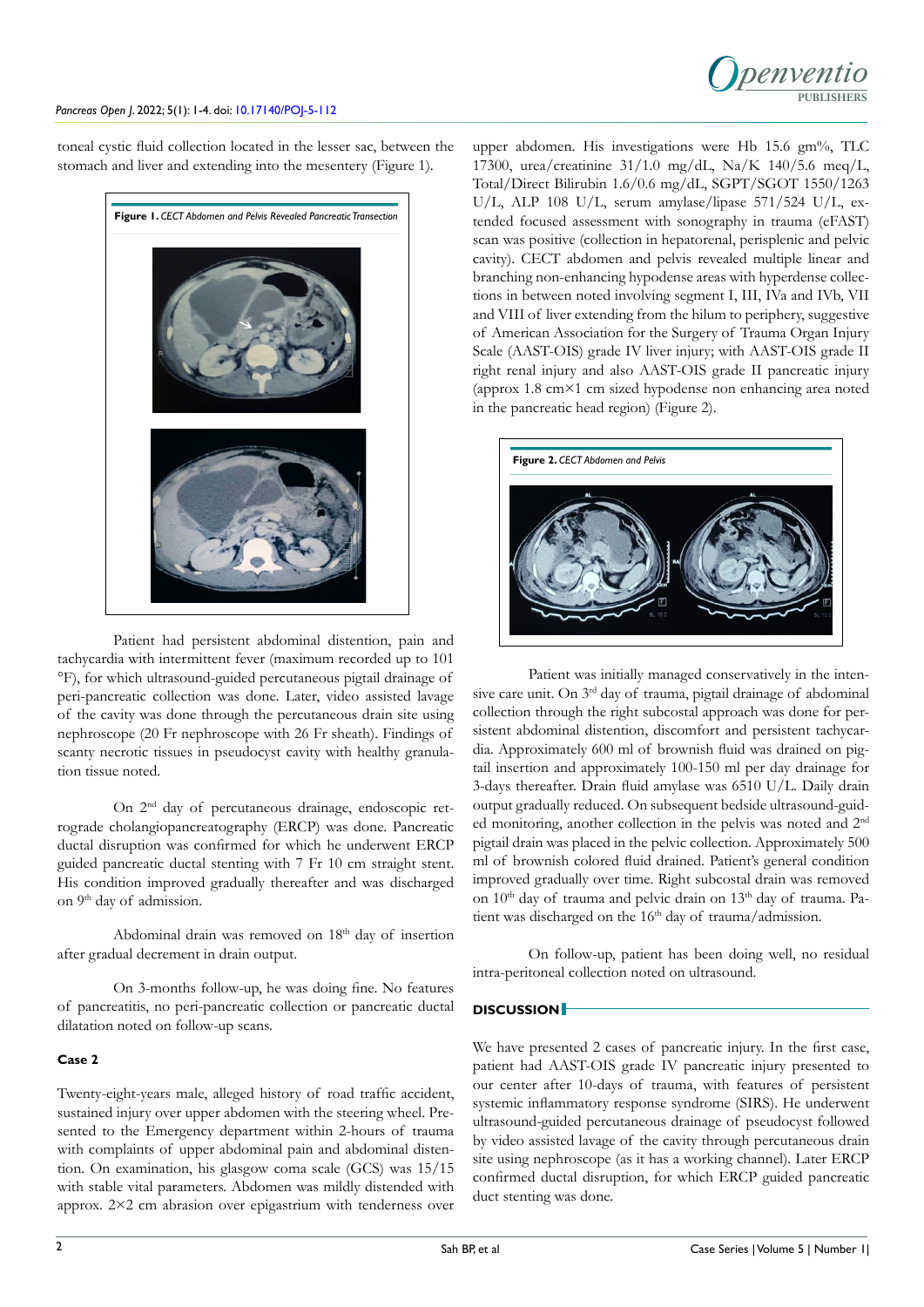### *Pancreas Open J*. 2022; 5(1): 1-4. doi: [10.17140/POJ-5-112](http://dx.doi.org/10.17140/POJ-5-112)



Patient was opted for non-operative management solely due to late presentation following trauma and anticipated risks of complications following operative management.

The second case had AAST-OIS grade II pancreatic injury with liver laceration and right renal injury which was managed with serial percutaneous drainage of intra-peritoneal collection.

Both patients doing fine on 3-months follow-up without significant local or systemic complications

Traumatic pancreatic injury is relatively uncommon, and when present, it is often associated with other visceral injuries (in up to 98% of cases).<sup>2-4</sup> Overall morbidity rates following pancreatic injury range from 30% to 70% and these are mostly associated with constitutional vascular, hepatico-biliary and bowel injuries.<sup>[5](#page-2-2)</sup> Management of pancreatic injury is complex. Ideal treatment for low grade pancreatic injury (grade I and II) is non-operative.<sup>[6,7](#page-2-3)</sup> Grade III, IV and V pancreatic injuries require operative interven-tions due to extensive injury and ductal disruption.<sup>[6,7](#page-2-3)</sup> In the past, operative management with exploration was taken as a notion for high grade pancreatic injury with ductal disruption. However, it is not associated with reduced mortality and morbidity. Some selected patients can be safely managed conservatively with minimal invasive techniques without long-term morbidity.<sup>8,9</sup>

Patient with delayed presentation or missed pancreatic injury usually have high mortality and morbidity.<sup>[10](#page-2-5)</sup>

In a suspected traumatic pancreatic injury, only clinical and laboratory parameters don't accurately point to the diagnosis and all cases are to be evaluated as per the advanced trauma life support (ATLS) protocol. Serum amylase/lipase rise only after 6-hours of trauma and their high values do not always confirm the diagnosis of pancreatic injury as it's raised in other visceral injuries and conditions.<sup>11,12</sup>

The initial diagnostic modalities in abdominal trauma are ultrasound and computed tomography (CT), but both have low sensitivity for diagnosing pancreatic ductal injury compared to magnetic resonance cholangiopancreatography (MRCP) or ERCP. CECT abdomen is the imaging modality of choice in a hemodynamically stable patient to detect pancreatic injury, and newer multi-detector CT have nearly 80% sensitivity with high specificity for detecting pancreatic injury. Finding of parenchymal laceration more than 50% in CECT has high likelihood of having pancreatic ductal disruption. However, MRCP has surpassed CT for detection of pancreatic ductal injury.[13,14](#page-3-1)

#### **CONCLUSION**

Isolated pancreatic injury is a rare finding in abdominal trauma. Pancreatic injury If present, it occurs with associated other visceral injuries. Treatment of pancreatic injury is complex and ranges from non-operative conservative management to pancreatico-duodenectomy and total pancreatectomy. Early presentation and diagnosis have been associated with lower mortality and morbidity. The old notion of non-operative management for low grade (Grade I and II) and operative management for high grade (Grade III, IV and V) pancreatic injury have changed. Recent trend of minimal invasive techniques of management for selected patients with higher grade pancreatic injury is associated with better outcomes.

## **CONSENT**

The authors have received written informed consent from the patient.

# **CONFLICTS OF INTEREST**

The authors declare that they have no conflicts of interest.

# **REFERENCES**

<span id="page-2-0"></span>1. Ho VP, Patel NJ, Bokhari F, et al. Management of adult pancreatic injuries: A practice management guideline from the Eastern Association for the Surgery of Trauma. *J Trauma Acute Care Surg*. 2017; 82(1): 185-199. doi: [10.1097/TA.0000000000001300](http://doi.org/10.1097/TA.0000000000001300)

<span id="page-2-1"></span>2. Bradley EL, Young PR, Chang MC, et al. Diagnosis and initial management of blunt pancreatic trauma: Guidelines from a multiinstitutional review. *Ann Surg*. 1998; 227(6): 861-869. doi: [10.1097/00000658-199806000-00009](http://doi.org/10.1097/00000658-199806000-00009)

3. Buccimazza I, Thomson SR, Anderson F, Naidoo NM, Clarke DL. Isolated main pancreatic duct injuries spectrum and management. *Am J Surg*. 2006; 191(4): 448-452. doi: [10.1016/j.amj](http://doi.org/10.1016/j.amjsurg.2005.11.015)[surg.2005.11.015](http://doi.org/10.1016/j.amjsurg.2005.11.015)

4. Stone HH, Fabian TC, Satiani B, Turkleson ML. Experiences in the management of pancreatic trauma. *J Trauma*. 1981; 21(4): 257- 262. doi: [10.1097/00005373-198104000-00001](http://doi.org/10.1097/00005373-198104000-00001)

<span id="page-2-2"></span>5. Thomson SR, Ghimenton F. Pancreaticogastrostomy for trauma: An alternative to distal pancreatectomy. *Injury*. 2000; 31(5): 394-395. doi: [10.1016/S0020-1383\(00\)00003-6](http://doi.org/10.1016/S0020-1383(00)00003-6)

<span id="page-2-3"></span>6. Agarwal H, Gupta A, Kumar S. An overview of pancreatic trauma. *J Pancreatol*. 2020; 3(3): 139-146. doi: [10.1097/](http://doi.org/10.1097/JP9.0000000000000044) [JP9.0000000000000044](http://doi.org/10.1097/JP9.0000000000000044)

7. Patton JH, Lyden SP, Croce MA, et al. Pancreatic trauma: A simplified management guideline. *J Trauma*. 1997; 43(2): 234-241. doi: [10.1097/00005373-199708000-00005](http://doi.org/10.1097/00005373-199708000-00005)

<span id="page-2-4"></span>8. Hiremath B, Hegde N. Non-operative management of a grade IV pancreatic injury. *BMJ Case Rep*. 2014; 2014: bcr2014203805. doi: [10.1136/bcr-2014-203805](http://doi.org/10.1136/bcr-2014-203805)

9. Sue T, Matcovici M, Paran S. A non-operative strategy for grade IV blunt pancreatic trauma. *Journal of Pediatric Surgery Case Reports*. 2019; 49: 101287. doi: [10.1016/j.epsc.2019.101287](http://doi.org/10.1016/j.epsc.2019.101287)

<span id="page-2-5"></span>10. Kumar A, Panda A, Gamanagatti S. Blunt pancreatic trauma: A persistent diagnostic conundrum? *World J Radiol*. 2016; 8(2): 159- 173. doi: [10.4329/wjr.v8.i2.159](http://doi.org/10.4329/wjr.v8.i2.159)